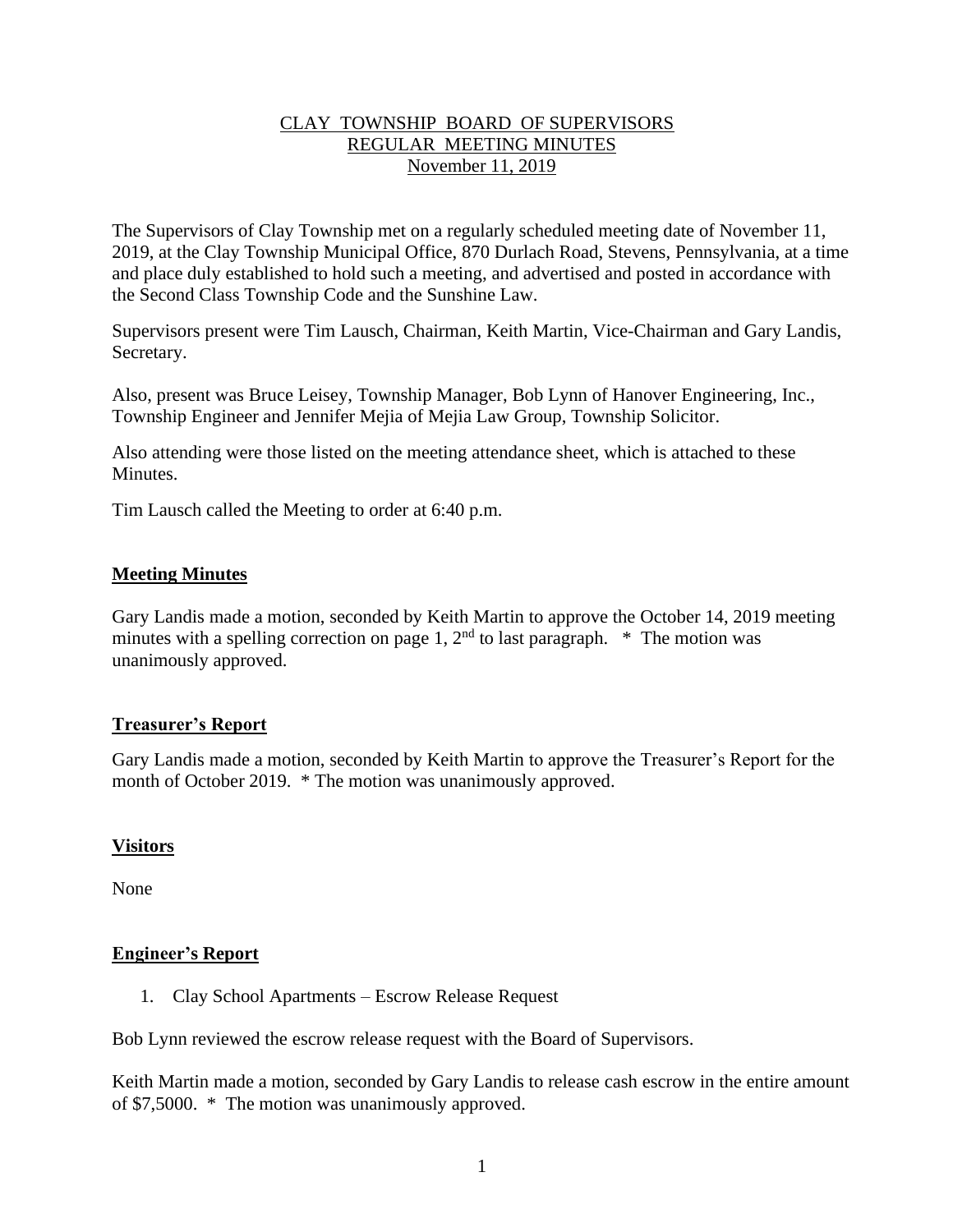2. HomeTowne Square Phase  $1 & 2$  – Approve As Built Plan

Bob Lynn reviewed the request and the Hanover Engineering letter dated 10/14/19 with the Board of Supervisors.

After discussion, it was decided to not take action until the outstanding items listed on the Hanover Engineering letter dated 10/14/19 are addressed.

3. 665 Hopeland Road – Lot Add-On Plan or Time Extension Request

Ron Hershey, Hershey Surveying, and Jay Lloyd Wise, Developer, reviewed the plan with the Board of Supervisors.

The Lot Add-On Plan proposes to join 10.395 acres from a 12.055-acre lot (665 Hopeland Road) to their existing 80.07-acre farm (1110 Sun Valley Road). The remaining lots will be a 1.66-acre residential lot (665 Hopeland Road) and a 90.47-acre ag lot (1110 Sun Valley Road).

Keith Martin made a motion, seconded by Gary Landis to approve modification of Section 402.B.10 to reduce map scale on plan and a deferral of Section 602.K.3 to defer road improvements along lot frontage on Maple Street. \* The motion was unanimously approved.

Gary Landis made a motion, seconded by Keith Martin to approve the plan contingent on compliance with the Hanover Engineering letter dated 10/18/19. \* The motion was unanimously approved.

4. Woodcorner Properties – Time Extension Request 19-05

After review, Gary Landis made a motion, seconded by Keith Martin to approve the 90-day time extension request. The new expiration date of the plan is 2/19/19. \* The motion was unanimously approved.

## **Old Business**

1. Hopeland Sewer I&I Repairs Update

Bob Lynn informed the Board of Supervisors the bid opening for the Sewer I&I repairs is scheduled for 12/6/19 and bid award is anticipated at the 12/9/19 meeting.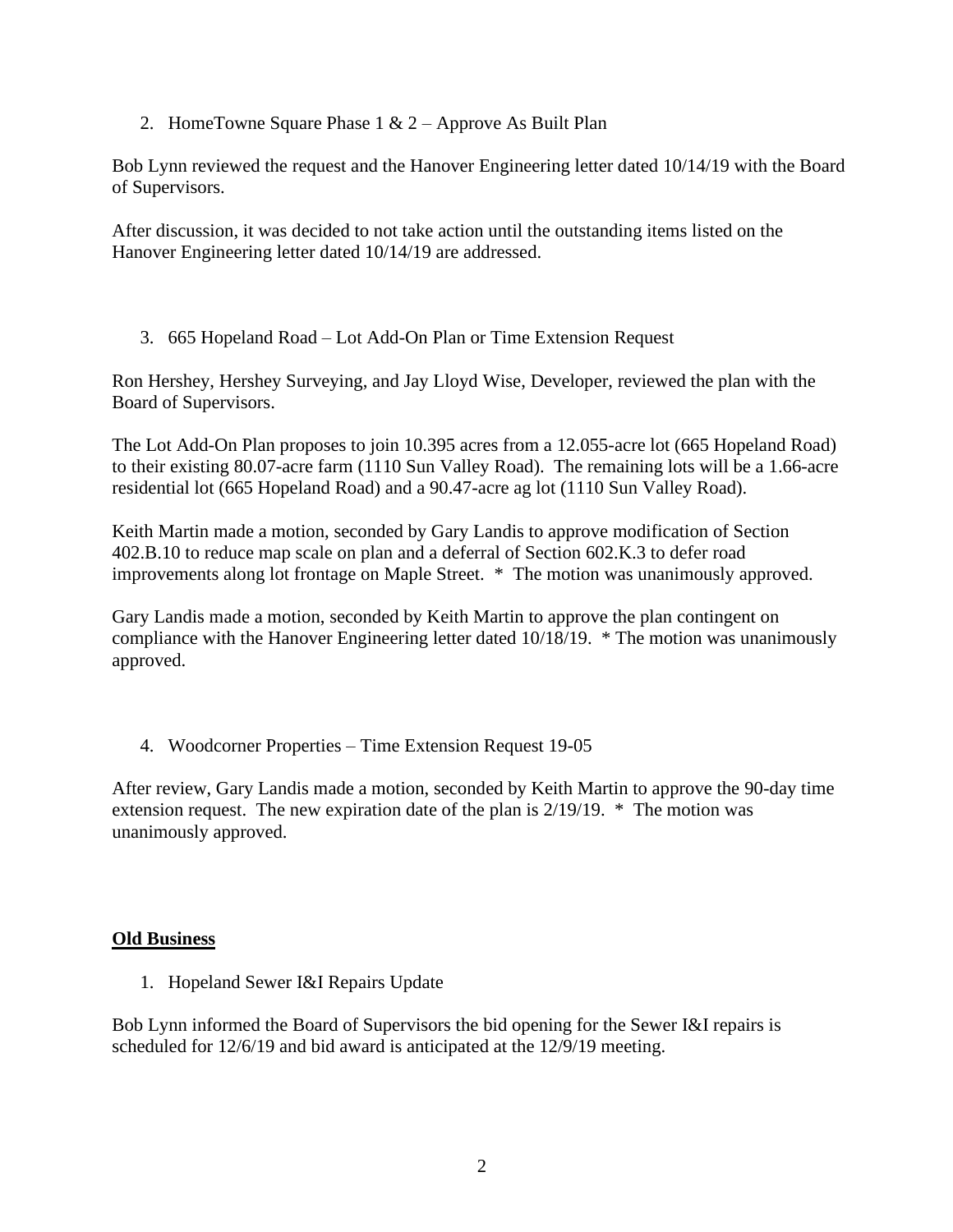# 2. LCATS Update – Gary Landis

Gary Landis updated the Board of Supervisors on discussion held at the 11/4/19 LCATS meeting.

The Board of Supervisors also discussed the LCATS Resolution #11-4-19-1.

# **New Business**

1. Approve and Execute Agreement to Provide and Fund Ephrata School District's School Resource Officer Program

Keith Martin made a motion, seconded by Gary Landis to approve and execute the agreement (as printed in agenda) to provide and fund a School Resource Officer (SRO) with the Ephrata Area School District. \* The motion was unanimously approved.

2. Zoning Officer Report

Tom Zorbaugh reviewed the monthly Zoning report with the Board of Supervisors.

3. Execute Support Letters for EAJA Grant Requests

After review, Gary Landis made a motion, seconded by Keith Martin to approve & execute support letters for EAJA Clearwell Baffling and Maintenance Project Grant and EAJA Meter Replacement Project Grant. \* The motion was unanimously approved.

4. Authorize Township Manager to Execute Documents for 2016 Ford Truck

Keith Martin made a motion, seconded by Gary Landis to authorize Bruce Leisey to execute documents in regard to the registration of the 2016 Ford truck. \* The motion was unanimously approved.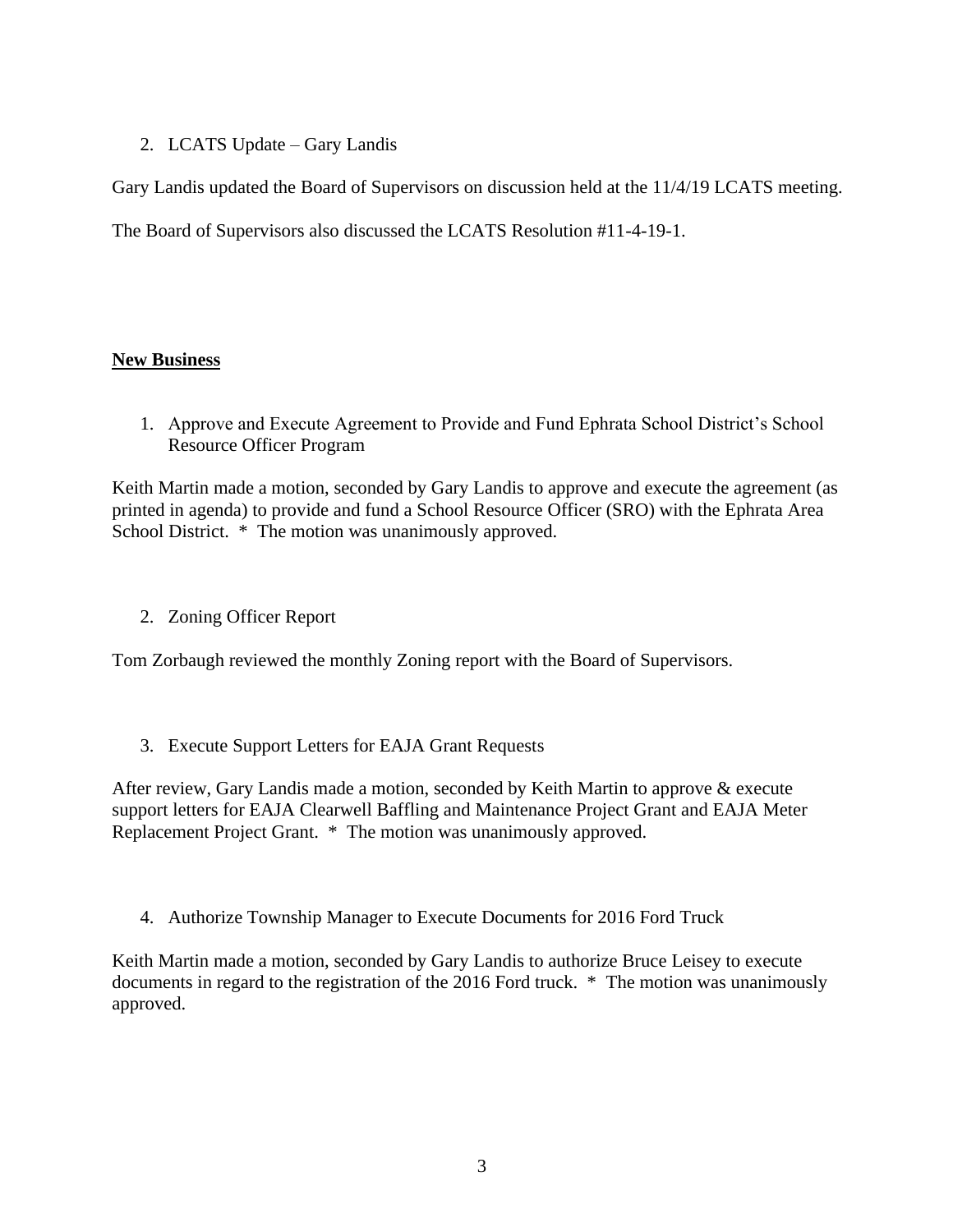5. Approve Advertising of Intent to Contract with Independent Auditor

Keith Martin made a motion, seconded by Gary Landis to approved advertising of intent to appoint Herbein & Co Inc, CPA's to perform an audit of the 2019 township records. \* The motion was unanimously approved.

6. Hackman Road

Bob Lynn reviewed with the Board of Supervisors the Hackman Road widening plan and curve layout.

Township Staff will proceed with obtaining cost estimates and planning process.

7. Blue Bell Mobile Home Park HOP

Bob Lynn informed the Board of Supervisors PennDOT is not requiring full TIS in conjunction with the proposed expansion to the park. PennDOT indicated that capacity, turn lane, sight distance and crash analysis for the intersection be provided in conjunction with the HOP submission.

Township Staff will review and make comments to the Board of Supervisors when the information is received.

8. Discussion on 2020 Proposed Budget

Bruce Leisey informed the Board of Supervisors that the 2020 Proposed Budget is almost complete. He is waiting for budget numbers for Capital Improvements. The Preliminary proposed budget will be ready for the 20-day waiting period on 11/26/19.

# **Executive Session**

Keith Martin made a motion, seconded by Gary Landis to enter into Executive Session at 8:42 pm to discuss potential litigation and personnel issues. \* The motion was unanimously approved.

Keith Martin made a motion, seconded by Gary Landis to exit Executive Session at 9:25 pm. \* The motion was unanimously approved.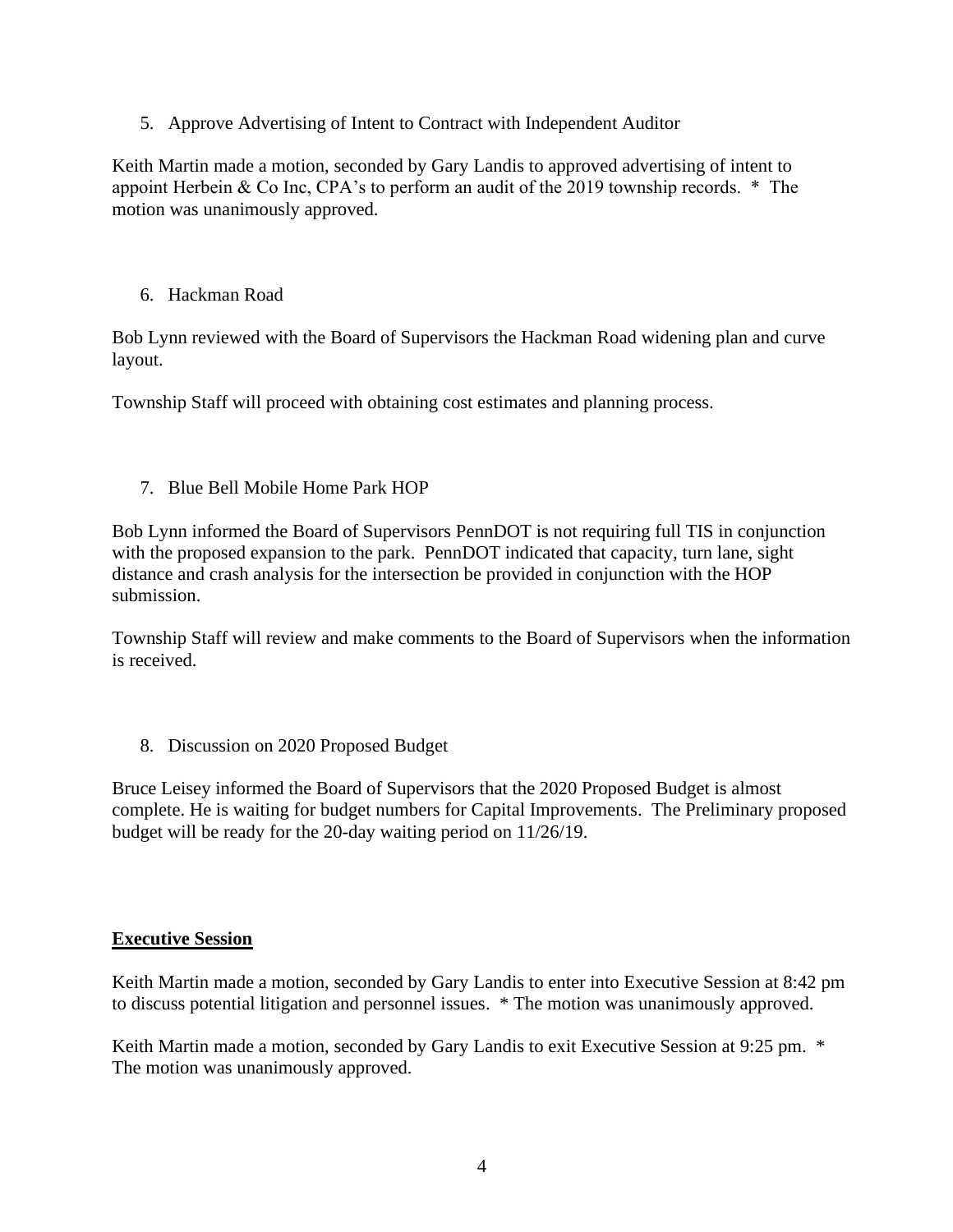The Board of Supervisors and Township Staff reviewed comments from Ephrata Borough Authority on the Draft Sewer Agreement with the Ephrata Borough Authority. No decisions were made.

Keith Martin made a motion, seconded by Gary Landis to approve the following changes to the Township's medical plan, Doctor Office visit from \$15 to \$20, Specialist Office visit from \$15 to \$40, Emergency Room visit from \$75 to \$100, Urgent Care visit \$50, Virtual Care visit \$15, Brand Name RX from \$20 to \$35. Plan changes will take effect on 1/1/2020. \* The motion was unanimously approved.

## **Bills to be Paid**

#### General Fund

Keith Martin made a motion, seconded by Gary Landis, to approve the General Fund bills totaling \$33,604.25 for the month of October. \* The motion was approved unanimously.

#### Rec Fund

Keith Martin made a motion, seconded by Gary Landis, to approve the Recreation Fund bills totaling \$1,490.16 for the month of October. \* The motion was approved unanimously.

Sewer Fund

Keith Martin made a motion, seconded by Gary Landis, to approve the Sewer Fund bills totaling \$7,447.11 for the month of October. \* The motion was approved unanimously.

## **Reports for the Month**

- 1. Chief of Police / Police Department
- 2. Fire Companies / Ambulance
- 3. Planning Commission Minutes
- 4. Solicitor's Report
- 5. Engineer's Report
- 6. Manager's Report
- 7. Road Master's Report
- 8. Zoning Officer's Report